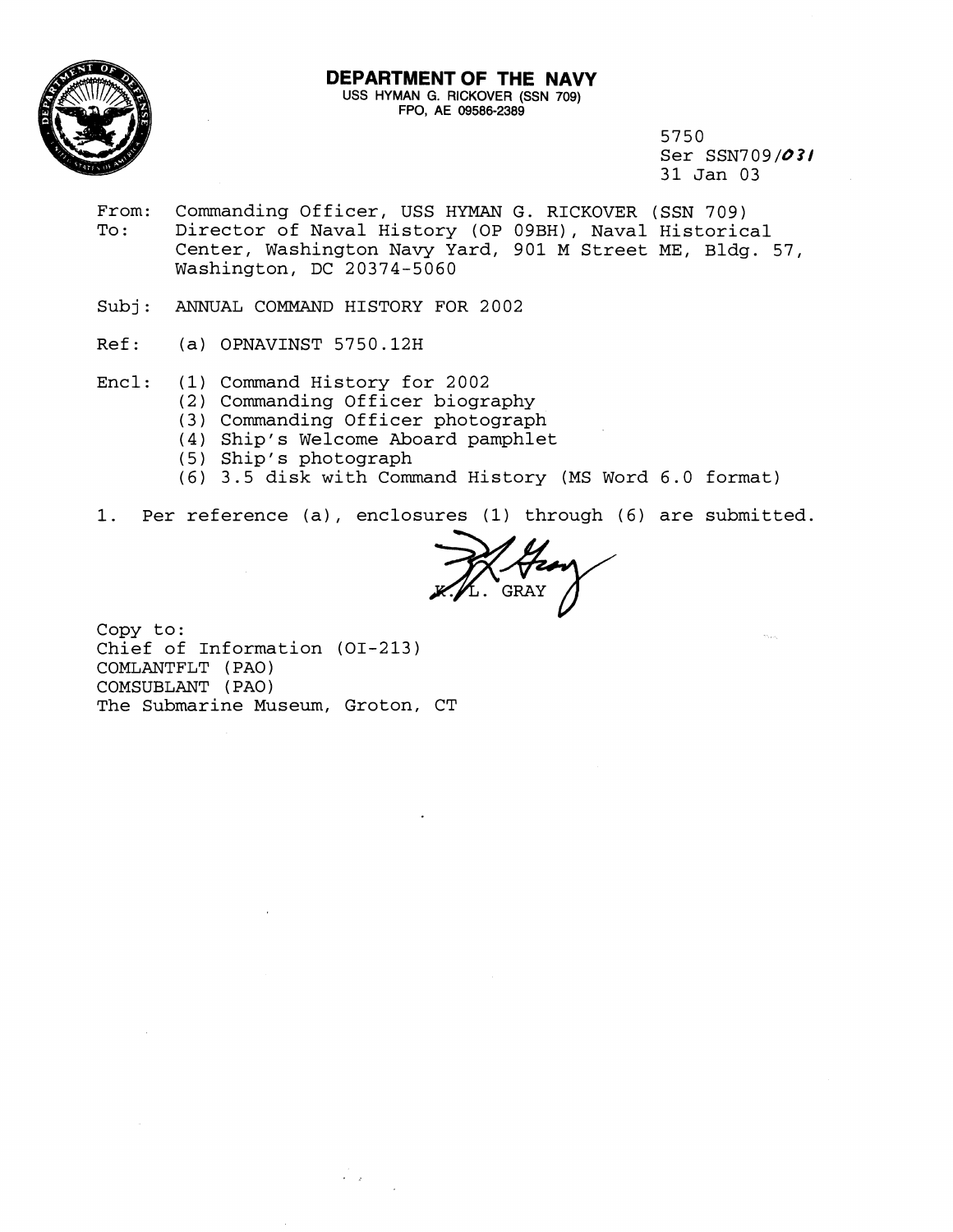## **ANNUAL** *COMMAND HISTORY FOR 2002*

1. Command Composition and Organization.

a. Mission: USS HYMAN G. RICKOVER (SSN 709) is a nuclear powered fast attack submarine of the LOS ANGELES (SSN 688) Class. Her principal mission is to operate against enemy submarines and surface ships, to conduct cruise missile strikes against land targets and other operations that rely on the inherent stealth of the submarine.

b. Immediate Senior in Command: COMMANDER, SUBMARINE SQUADRON EIGHT

c. Homeport: NORFOLK, VA

d. Command Organization:



e. Number of personnel assigned to the command: 15 Officers, 138 Enlisted

## 2. Chronology.

Significant Events:

| 01 Jan - 28 Jan<br>28 Jan - 05 Feb<br>05 Feb - 13 Mar |  | Deployment operations<br>Port visit Bergen, Norway<br>Deployment operations<br>Port visit Faslane, Scotland |
|-------------------------------------------------------|--|-------------------------------------------------------------------------------------------------------------|
| 13 Mar - 18 Mar                                       |  |                                                                                                             |
| 18 Mar - 30 Mar                                       |  | Transit/deployment operations to<br>Cape Canaveral, FL                                                      |
| $30$ Mar - 03 Apr                                     |  | ISE CCNVLOAS/ORSE workup                                                                                    |
| 03 Apr - 03 Apr                                       |  | BSP Cape Canaveral/ORSE team<br>embarked                                                                    |
| 03 Apr - 05 Apr                                       |  | Transit to Norfolk, VA conducting<br>ORSE enroute                                                           |
| 05 Apr - 14 Jun                                       |  | Returned from deployment/inport<br>Norfolk, VA standdown and upkeep                                         |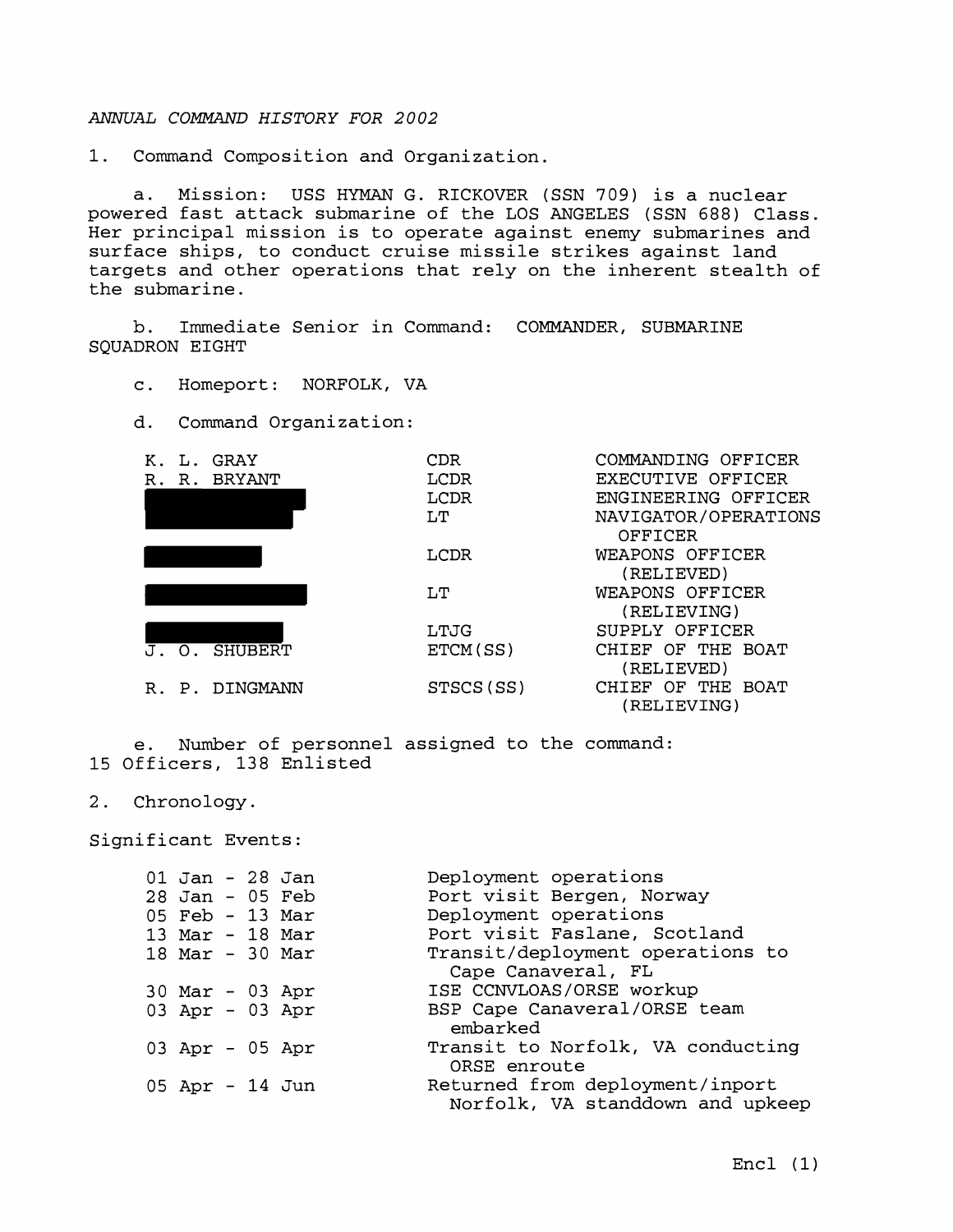| $07$ Jun          |  |                 | Change of command P. H. Young<br>relieved as Commanding Officer by<br>K. L. GRAY, CDR, USN |
|-------------------|--|-----------------|--------------------------------------------------------------------------------------------|
|                   |  | 14 Jun - 20 Jun | Underway ISE/USS PHILADELPHIA TRE<br>workup                                                |
| 20 Jun - 24 Jun   |  |                 | Inport Cape Canaveral, FL                                                                  |
| 24 Jun - 30 Jun   |  |                 | TRE with PHILADELPHIA CCNVLOAS                                                             |
| 30 Jun - 03 Jul   |  |                 | Transit to Norfolk, VA                                                                     |
| 03 Jul - 09 Jul   |  |                 | Inport Norfolk.                                                                            |
| 06 Jul - 19 Jul   |  |                 | VCOAS for ISE.                                                                             |
| 19 Jul - 23 Jul   |  |                 | Inport                                                                                     |
| 23 Jul - 25 Jul   |  |                 | ISE VCOAS                                                                                  |
|                   |  | 25 Jul - 07 Aug | Inport Norfolk                                                                             |
|                   |  | 07 Aug - 15 Aug | Transit AUTEC for TRE support and<br>ISE. Transit back to Norfolk                          |
| 15 Aug - 22 Aug   |  |                 | Inport Norfolk                                                                             |
| $22$ Aug - 04 Dec |  |                 | Norfolk Naval Shipyard for Interim<br>Dry Docking (IDD)                                    |
| $04$ Dec - 31 Dec |  |                 | Inport Norfolk, Christmas<br>Standdown and IDD                                             |
| b. Port Visits:   |  |                 |                                                                                            |
| $28$ Jan - 05 Feb |  |                 | Port visit Bergen, Norway                                                                  |
| 13 Mar - 18 Mar   |  |                 | Port visit Faslane, Scotland                                                               |

20 Jun - 24 Jun Port visit Cape Canaveral, FL

3. Narrative.

USS HYMAN G. RICKOVER (SSN 709) began the year in a deployed status with a port visit to Bergen, Norway, and later in March to Faslane, Scotland. RICKOVER transited across the Atlantic to Cape Canaveral, FL where it conducted a personnel transfer for the Operational Reactor Safeguards Examination (ORSE) Team. From there it transited to Norfolk conducting the ORSE enroute, still in a deployment status.

Upon complication of ORSE, RICKOVER arrived in Norfolk, VA ending her deployment 5 April 2002. RICKOVER was inport for standdown and upkeep until late June.

On June 7, 2002, Commander Peter H. Young was relieved as Commanding Officer by Commander Kenneth L. Gray. USS HYMAN G. RICKOVER spent the majority of June, July and August conducting weekly operations in the Virginia Capes Operating Areas, and Tactical Readiness Evaluation support in AUTEC.

The ship was in Norfolk Naval Shipyard August through December for Interim Drydocking (IDD).